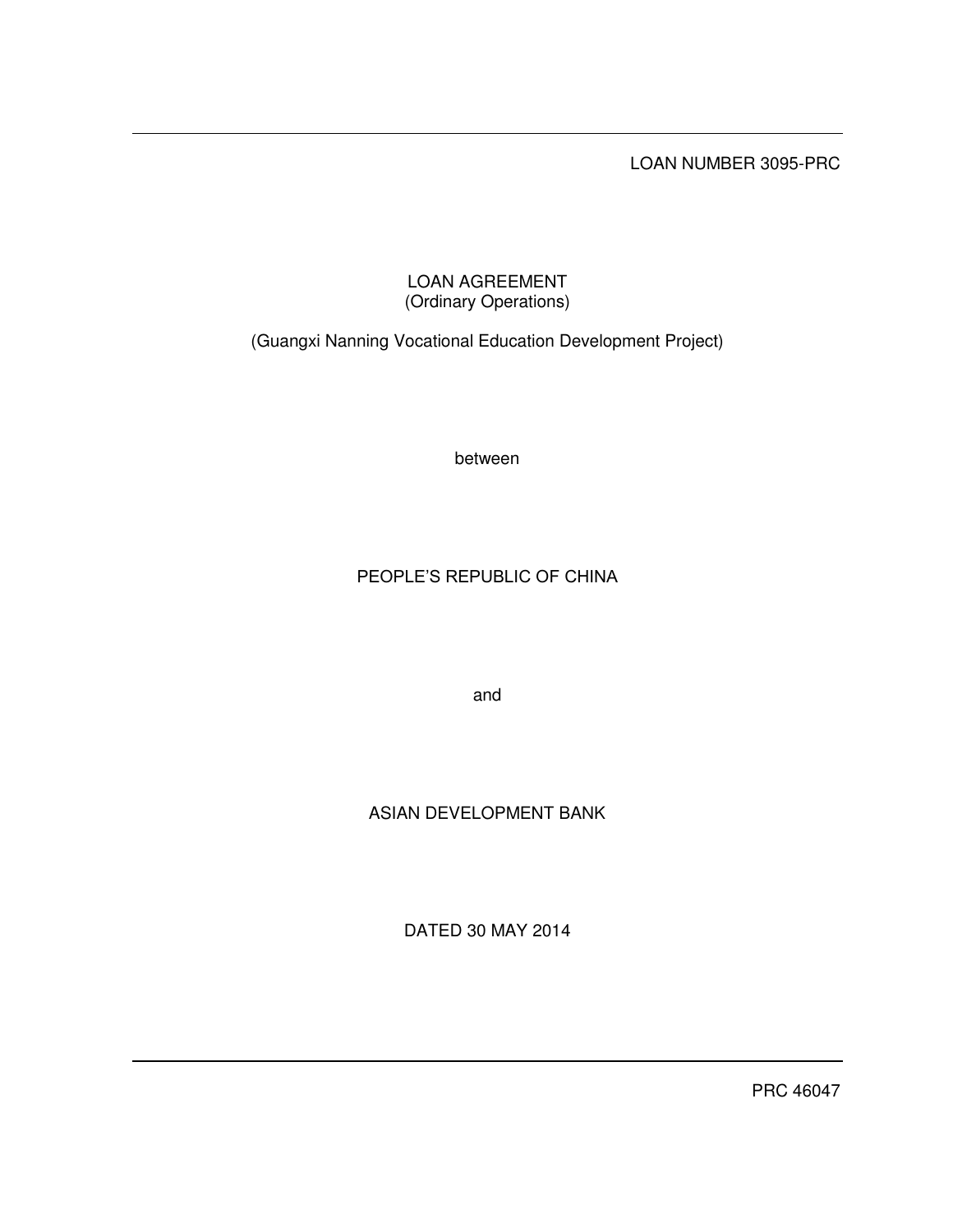### **LOAN AGREEMENT (Ordinary Operations)**

 LOAN AGREEMENT dated 30 May 2014 between PEOPLE'S REPUBLIC OF CHINA ("Borrower") and ASIAN DEVELOPMENT BANK ("ADB").

#### WHEREAS

 (A) the Borrower has applied to ADB for a loan for the purposes of the Project described in Schedule 1 to this Loan Agreement;

 (B) the Project shall be carried out by Nanning Municipal Government (hereinafter called "NMG") and for this purpose the Borrower shall, through Guangxi Zhuang Autonomous Region Government (hereinafter called "GZARG") make available to NMG the proceeds of the Loan provided for herein upon terms and conditions satisfactory to ADB; and

 (C) ADB has agreed to make a loan to the Borrower from ADB's ordinary capital resources upon the terms and conditions set forth herein and in the Project Agreement of even date herewith between ADB, GZARG and NMG;

NOW THEREFORE the parties hereto agree as follows:

### **ARTICLE I**

### **Loan Regulations; Definitions**

 Section 1.01. All the provisions of the Ordinary Operations Loan Regulations Applicable to LIBOR-Based Loans Made from ADB's Ordinary Capital Resources, dated 1 July 2001 ("Loan Regulations"), are hereby made applicable to this Loan Agreement with the same force and effect as if they were fully set forth herein, subject, however, to the following modifications:

(a) Section 3.03 is deleted and the following is substituted therefor:

**Commitment Charge; Credit; Maturity Premium.** (a) The Borrower shall pay a commitment charge on the unwithdrawn amount of the Loan at the rate and on the terms specified in the Loan Agreement.

(b) ADB shall provide to the Borrower a credit at the rate specified in the Loan Agreement, which credit shall remain fixed for the term of the Loan. ADB shall apply the credit against the interest payable by the Borrower.

(c) The Borrower shall pay a maturity premium at the rate specified in the Loan Agreement, which maturity premium shall remain fixed for the term of the Loan. ADB shall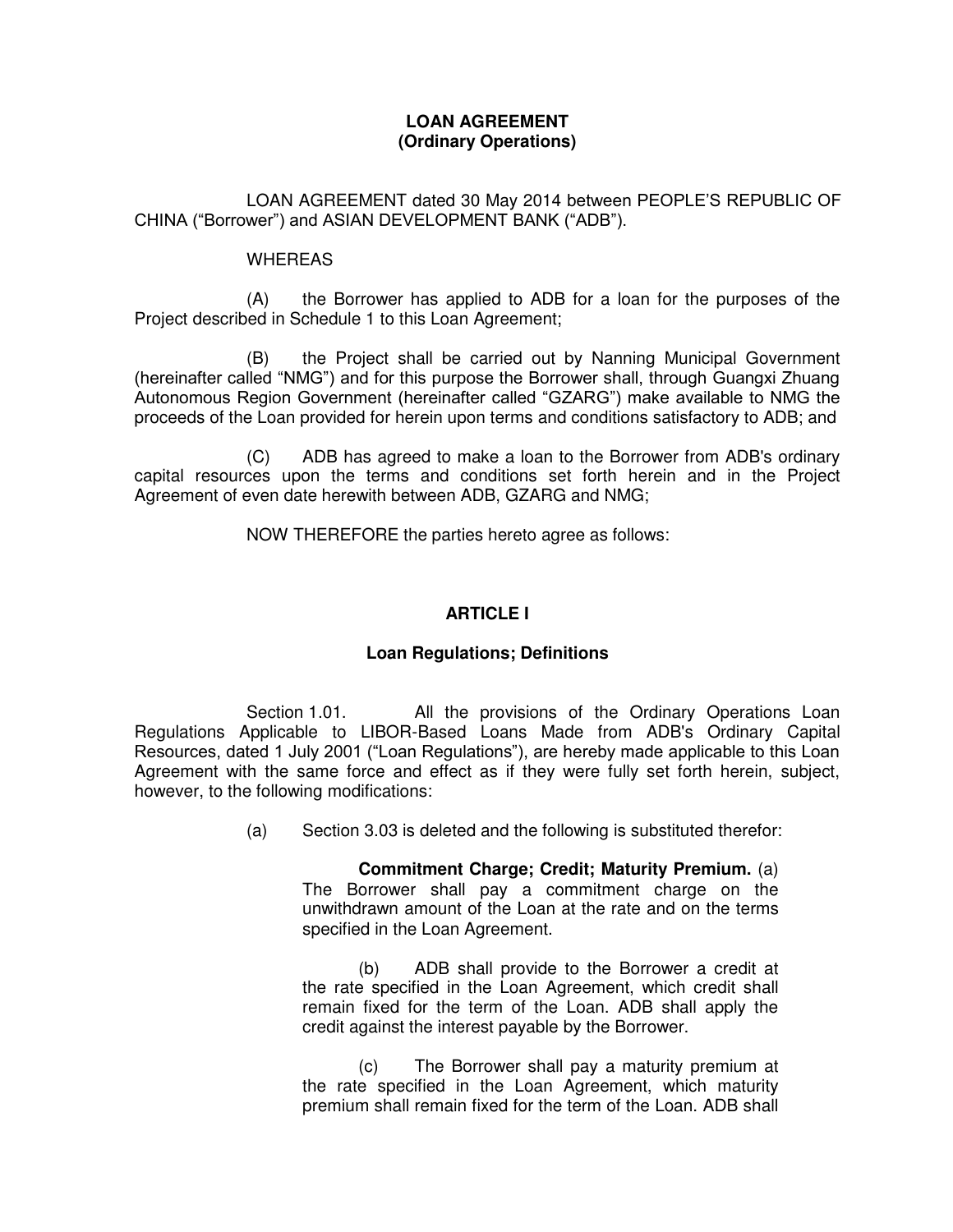add the maturity premium to the interest payable by the Borrower.

(b) Section 3.06 is deleted and the following is substituted therefor:

 **Rebate.** (a) Following any announcement by ADB that the Fixed Spread applicable to new Loans shall be reduced, ADB shall provide a Rebate to any Borrower with an outstanding Loan on which a higher Fixed Spread is applicable. The amount of the Rebate shall be determined by multiplying (i) the difference between the Fixed Spread applicable to the outstanding Loan and the Fixed Spread that will be applied to new Loans (expressed as a percentage per annum), by (ii) the principal amount of the outstanding Loan on which the Borrower shall pay interest for all interest periods commencing on and after the effective date of the lower Fixed Spread that will be applied to new Loans.

(b) Following any announcement by ADB that its Funding Cost Margin calculations with respect to any Loan Currency (or Approved Currency) in any Semester resulted in ADB achieving savings, ADB shall provide a Rebate to the Borrower. The amount of the Rebate shall be determined by multiplying (i) the Funding Cost Margin (expressed as a percentage per annum) by (ii) the principal amount of the Loan on which the Borrower shall pay interest for the Interest Period commencing immediately after the Semester for which the Funding Cost Margin was calculated. ADB shall apply the amount of the Rebate against the interest payable by the Borrower for the Interest Period commencing immediately after the Semester for which the Funding Cost Margin was calculated.

(c) Section 3.07 is deleted and the following is substituted therefor:

**Surcharge.** (a) Following any announcement by ADB that the Fixed Spread applicable to new Loans shall be increased, any Borrower with an outstanding Loan on which a lower Fixed Spread is applicable shall pay ADB a Surcharge. The amount of the Surcharge shall be determined by multiplying (i) the difference between the Fixed Spread that will be applied to new Loans and the Fixed Spread applicable to the outstanding Loan (expressed as a percentage per annum), by (ii) the principal amount of the outstanding Loan on which the Borrower shall pay interest for all interest periods commencing on and after the effective date of the higher Fixed Spread that will be applied to new Loans.

(b) Following any announcement by ADB that its Funding Cost Margin calculations with respect to any Loan Currency (or Approved Currency) in any Semester resulted in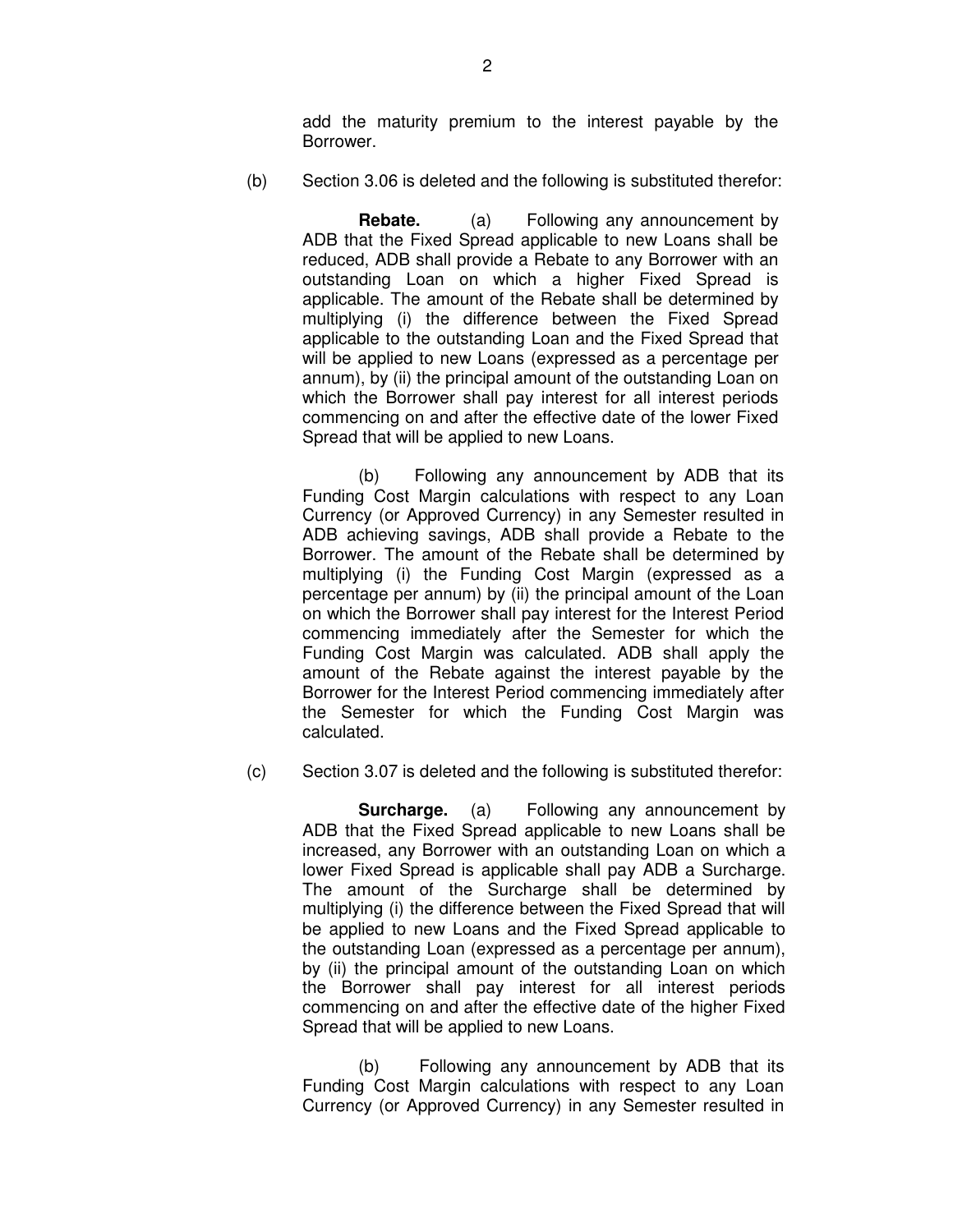ADB incurring additional costs, the Borrower shall pay ADB a Surcharge. The amount of the Surcharge shall be determined by multiplying (i) the Funding Cost Margin (expressed as a percentage per annum) by (ii) the principal amount of the Loan on which the Borrower shall pay interest for the Interest Period commencing immediately after the Semester for which the Funding Cost Margin was calculated. ADB shall add the amount of the Surcharge to the interest payable by the Borrower for the Interest Period commencing immediately after the Semester for which the Funding Cost Margin was calculated.

 Section 1.02. Wherever used in this Loan Agreement, the several terms defined in the Loan Regulations have the respective meanings therein set forth unless modified herein or the context otherwise requires. Additional terms used in this Loan Agreement have the following meanings:

(a) "Competency Based Curriculum" or "CBC" means the competency based curriculum described in the PAM;

(b) "Consulting Guidelines" means the Guidelines on the Use of Consultants by Asian Development Bank and its Borrowers (2013, as amended from time to time);

(c) "Consulting Services" means the services to be financed out of the proceeds of the Loan as described in paragraph 3 of Schedule 1 to this Loan Agreement;

(d) "Environmental Management Plan" or "EMP" means the environmental management plan for the Project, including any update thereto, incorporated in the IEE;

(e) "Environmental Safeguards" means the principles and requirements set forth in Chapter V, Appendix 1, and Appendix 4 (as applicable) of the SPS;

(f) "Gender Action Plan" means the gender action plan prepared for the Project by the Borrower;

(g) "GFD" means the Finance Department of the Guangxi Zhuang Autonomous Region;

(h) "Goods" means equipment and materials to be financed out of the proceeds of the Loan, including related services such as transportation, insurance, installation, commissioning, training, and initial maintenance, but excluding Consulting Services;

(i) "Implementing Agencies" or "IAs" means XIDC, NHS and NVTS;

(j) "Indigenous Peoples Safeguards" means the principles and requirements set forth in Chapter V, Appendix 3, and Appendix 4 (as applicable) of the SPS;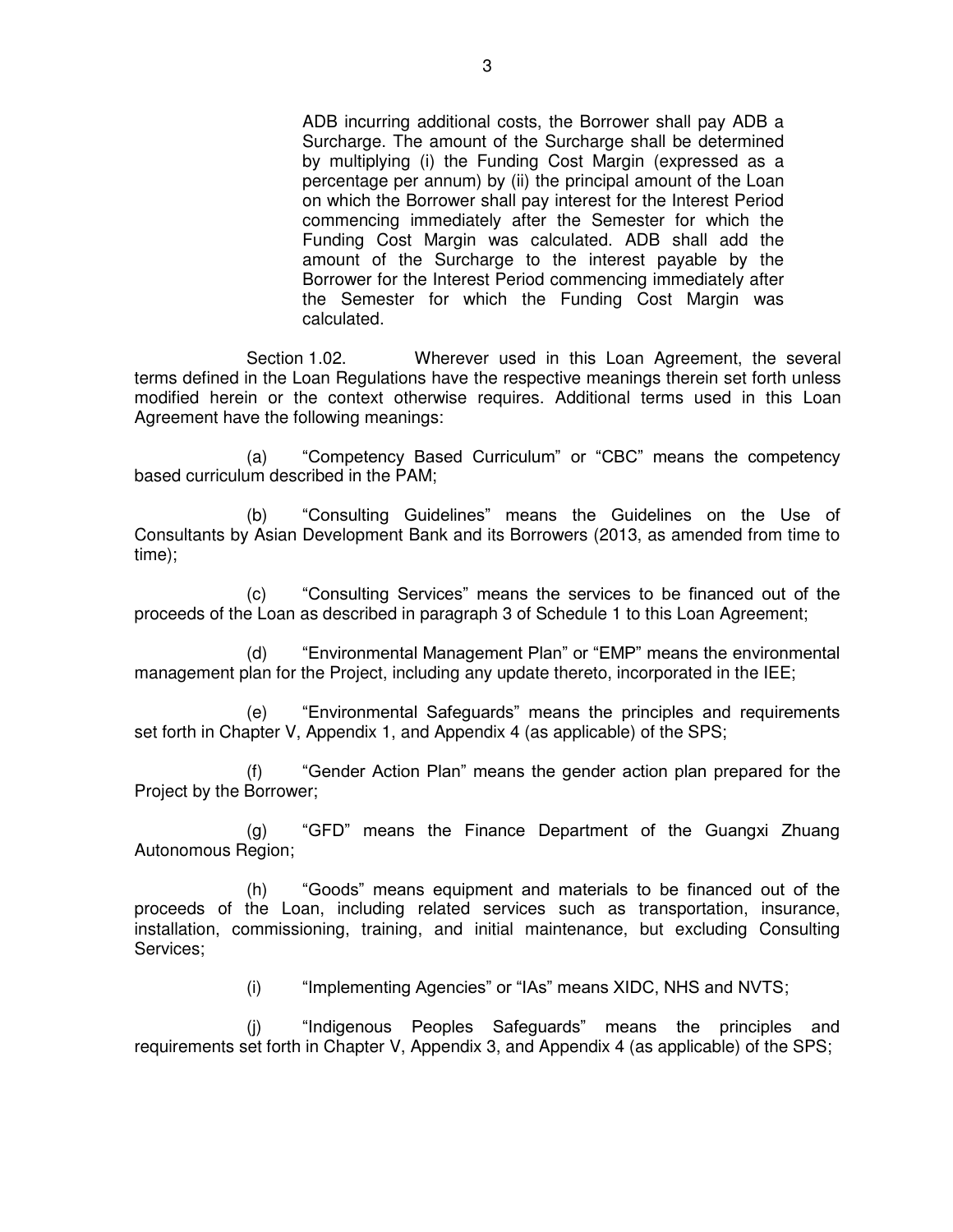(k) "Initial Environmental Examination" or "IEE" means the initial environmental examination for the Project, including any update thereto, prepared and submitted by the Borrower and cleared by ADB;

(l) "Involuntary Resettlement Safeguards" means the principles and requirements set forth in Chapter V, Appendix 2, and Appendix 4 (as applicable) of the SPS;

(m) "Loan Disbursement Handbook" means ADB's Loan Disbursement Handbook (2012, as amended from time to time);

(n) "Management Letter" means formal communications from the auditor to the client management in accordance with the International Standard on Auditing 265 (communicating deficiencies in internal control to those charged with governance and management), which is not required to be provided separately as it is equivalent to the Audit Findings and Recommendations prepared by the Project auditor and submitted to ADB;

- (o) '"NEB" means the Nanning Municipal Educational Bureau;
- (p) "NHB" means the Nanning Municipal Health Bureau;
- (q) "NHS" means the Nanning Health School;
- (r) "NVTS" means Nanning No. 4 Vocational and Technical School;

(s) "PAM" means the project administration manual for the Project dated 29 October 2013 and agreed between GZARG, NMG and ADB, as updated from time to time in accordance with the respective administrative procedures of the Borrower and ADB;

(t) "PPMS" means Project Performance Management System as further described in the PAM;

(u) "Procurement Guidelines" means ADB's Procurement Guidelines (2013, as amended from time to time);

(v) "Procurement Plan" means the procurement plan for the Project dated 29 October 2013 and agreed between GZARG, NMG and ADB, as updated from time to time in accordance with the Procurement Guidelines, the Consulting Guidelines, and other arrangements agreed with ADB;

(w) "Project Implementation Agreement" means the agreement to be entered into between NMG and XIDC, as provided for in the PAM and the Schedule to the Project Agreement;

(x) "Safeguards Monitoring Report" means each report prepared and submitted by NMG to ADB, in form and substance satisfactory to ADB, that describes progress with implementation of and compliance with the EMP, including any corrective and preventative actions;

(y) "Safeguard Policy Statement" or "SPS" means ADB's Safeguard Policy Statement (2009);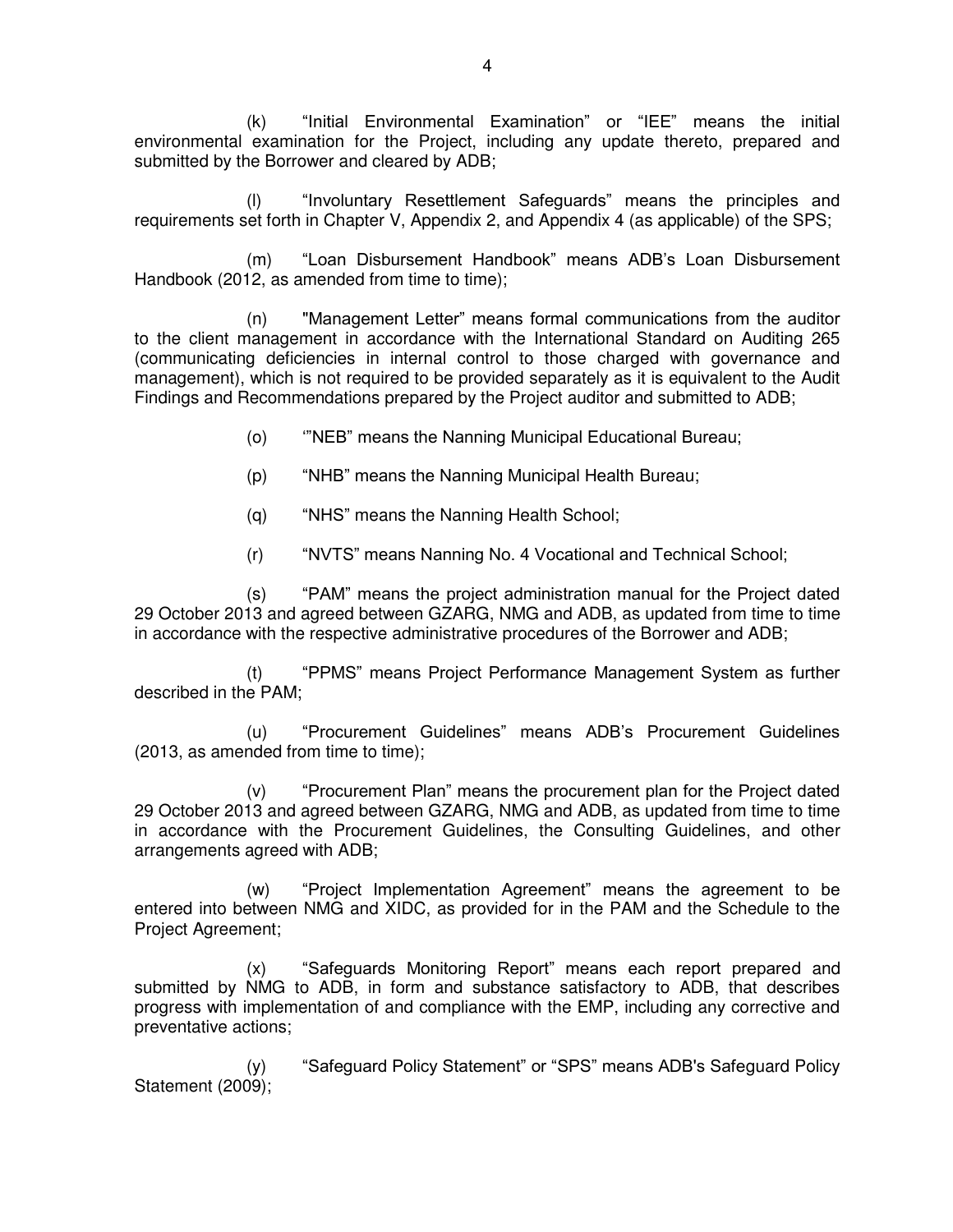(z) "Social Action Plan" or "SAP" means the social action plan prepared for the Project by NMG and set forth in the PAM;

(aa) "XIDC" means Xiangsihu Investment and Development Company which is a limited liability company wholly owned by NMG; and

(bb) "Works" means construction or civil works to be financed out of the proceeds of the Loan, including services such as drilling or mapping, and project related services that are provided as part of a single responsibility or turnkey contract, but excluding Consulting Services.

#### **ARTICLE II**

#### **The Loan**

 Section 2.01. (a) ADB agrees to lend to the Borrower from ADB's ordinary capital resources an amount of fifty million Dollars (\$50,000,000), as such amount may be converted from time to time through a Currency Conversion in accordance with the provisions of Section 2.06 of this Loan Agreement.

(b) The Loan has a principal repayment period of 20 years, and a grace period as defined in subsection (c) hereinafter.

(c) The term "grace period" as used in subsection (b) hereinabove means the period prior to the first Principal Payment Date in accordance with the amortization schedule set forth in Schedule 2 to this Loan Agreement.

Section 2.02. The Borrower shall pay to ADB interest on the principal amount of the Loan withdrawn and outstanding from time to time at a rate for each Interest Period equal to the sum of:

- (a) LIBOR;
- (b) 0.60% as provided by Section 3.02 of the Loan Regulations less a credit of 0.20% as provided by Section 3.03 of the Loan Regulations; and
- (c) a maturity premium of 0.10% as provided by Section 3.03 of the Loan Regulations.

 Section 2.03. The Borrower shall pay a commitment charge of 0.15% per annum. Such charge shall accrue on the full amount of the Loan (less amounts withdrawn from time to time), commencing 60 days after the date of this Loan Agreement.

 Section 2.04. Interest and other charges on the Loan shall be payable semiannually on May 15 and November 15 in each year.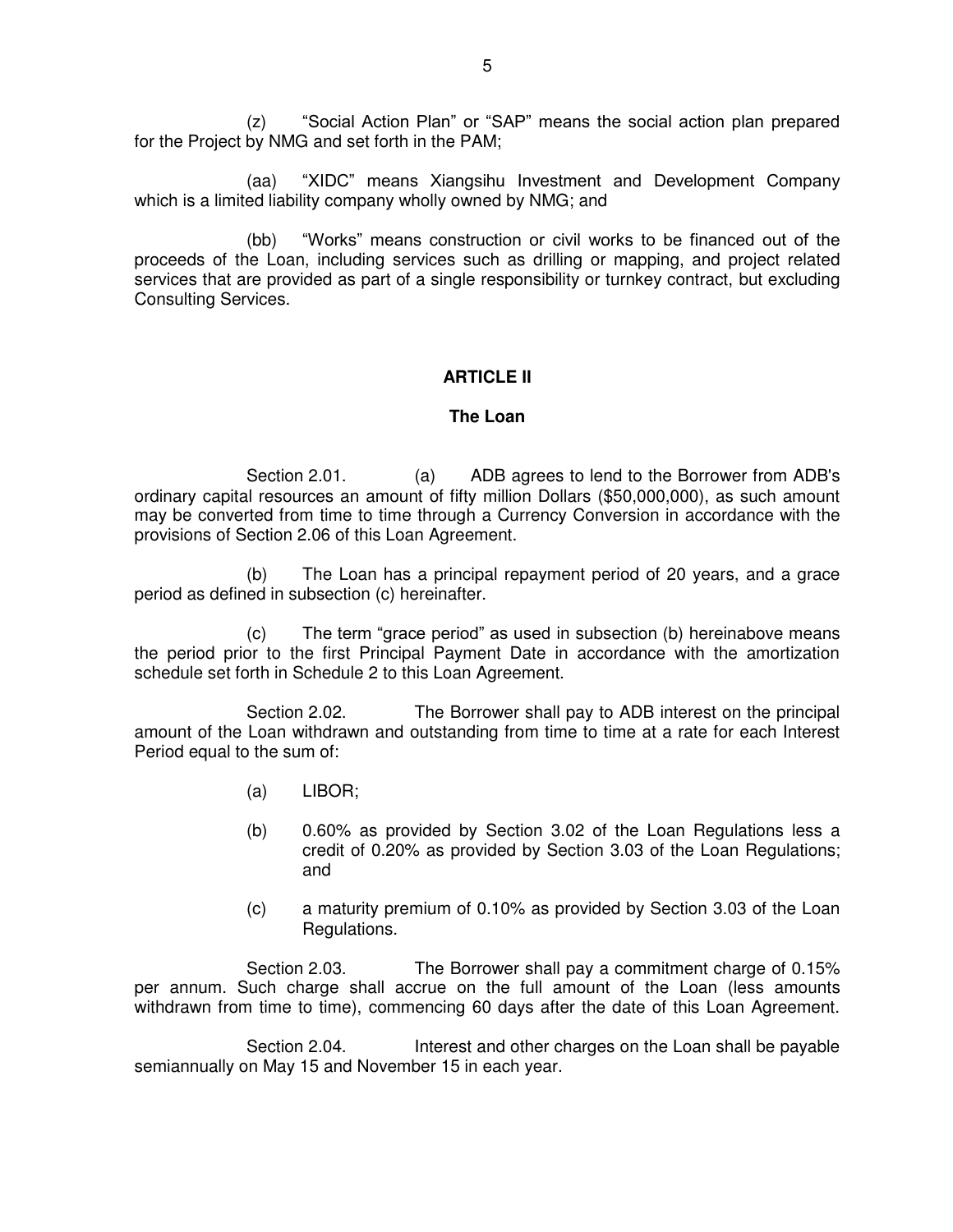Section 2.05. The Borrower shall repay the principal amount of the Loan withdrawn from the Loan Account in accordance with the provisions of Schedule 2 to this Loan Agreement.

 Section 2.06. (a) The Borrower may at any time request any of the following Conversions of the terms of the Loan in order to facilitate prudent debt management:

- (i) a change of the Loan Currency of all or any portion of the principal amount of the Loan, whether withdrawn and outstanding or unwithdrawn, to an Approved Currency;
- (ii) a change of the interest rate basis applicable to all or any portion of the principal amount of the Loan withdrawn and outstanding from a Floating Rate to a Fixed Rate, or vice versa; and
- (iii) the setting of limits on the Floating Rate applicable to all or any portion of the principal amount of the Loan withdrawn and outstanding by the establishment of an Interest Rate Cap or Interest Rate Collar on said Floating Rate.

(b) Any conversion requested pursuant to subsection (a) hereinabove that is accepted by ADB shall be considered a "Conversion", as defined in Section 2.01(6) of the Loan Regulations, and shall be effected in accordance with the provisions of Article V of the Loan Regulations and the Conversion Guidelines.

### **ARTICLE III**

### **Use of Proceeds of the Loan**

Section 3.01. (a) The Borrower shall through GZARG make the proceeds of the Loan available to NMG upon terms and conditions satisfactory to ADB and shall through GZARG cause NMG to apply such proceeds to the financing of expenditures on the Project in accordance with the provisions of this Loan Agreement and the Project Agreement. Except as ADB may otherwise agree, the terms for making the proceeds of the Loan available to NMG shall include (i) commitment charge and interest at the rates identical to those applied to the Loan; (ii) a grace period and a principal repayment period identical to those applied to the Loan; and (iii) NMG bearing the foreign exchange and interest rate variation risks.

(b) The Borrower shall through GZARG cause NMG to make available the proceeds of the Loan to XIDC, NHS and NVTS upon terms and conditions acceptable to ADB.

(c) The Borrower shall through GZARG and NMG cause XIDC, NHS and NVTS to apply, and shall ensure through NMG that XIDC, NHS and NVTS shall apply, the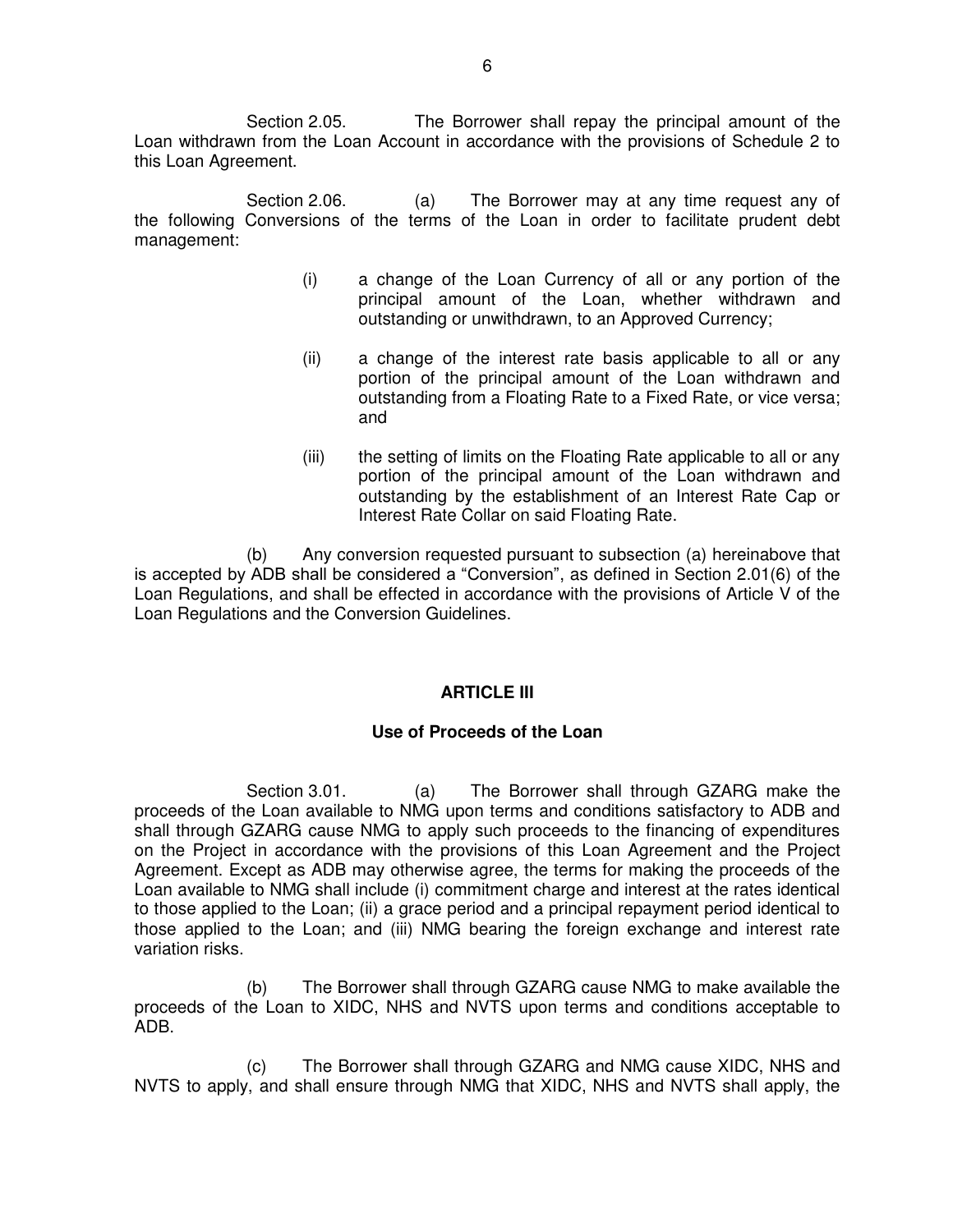proceeds of the Loan to the financing of expenditures on the Project in accordance with the provisions of this Loan Agreement and the Project Agreement.

 Section 3.02. The proceeds of the Loan shall be allocated and withdrawn in accordance with the provisions of Schedule 3 to this Loan Agreement, as such Schedule may be amended from time to time by agreement between the Borrower and ADB.

 Section 3.03. Except as ADB may otherwise agree, the Borrower shall procure, or cause to be procured, the items of expenditure to be financed out of the proceeds of the Loan in accordance with the provisions of Schedule 4 to this Loan Agreement. ADB may refuse to finance a contract where any such item has not been procured under procedures substantially in accordance with those agreed between the Borrower and ADB or where the terms and conditions of the contract are not satisfactory to ADB.

 Section 3.04. Except as ADB may otherwise agree, the Borrower shall cause all items of expenditure financed out of the proceeds of the Loan to be used exclusively in the carrying out of the Project.

 Section 3.05. The Loan Closing Date for the purposes of Section 9.02 of the Loan Regulations shall be 30 September 2019 or such other date as may from time to time be agreed between the Borrower and ADB.

#### **ARTICLE IV**

#### **Particular Covenants**

Section 4.01. (a) The Borrower shall through GZARG cause NMG, the IAs to carry out the Project with due diligence and efficiency and in conformity with sound applicable technical, financial, business, and development practices.

 (b) In the carrying out of the Project and operation of the Project facilities, the Borrower shall perform, or cause to be performed, all obligations set forth in Schedule 5 to this Loan Agreement and the Project Agreement.

 Section 4.02. The Borrower shall make available, or cause to be made available, promptly as needed, and on terms and conditions acceptable to ADB, the funds, facilities, services, land and other resources, as required, in addition to the proceeds of the Loan, for the carrying out of the Project.

 Section 4.03. The Borrower shall ensure that the activities of its departments and agencies with respect to the carrying out of the Project and operation of the Project facilities are conducted and coordinated in accordance with sound administrative policies and procedures.

 Section 4.04. The Borrower shall enable ADB's representatives to inspect the Project, the Goods and Works, and any records and documents related to the Project.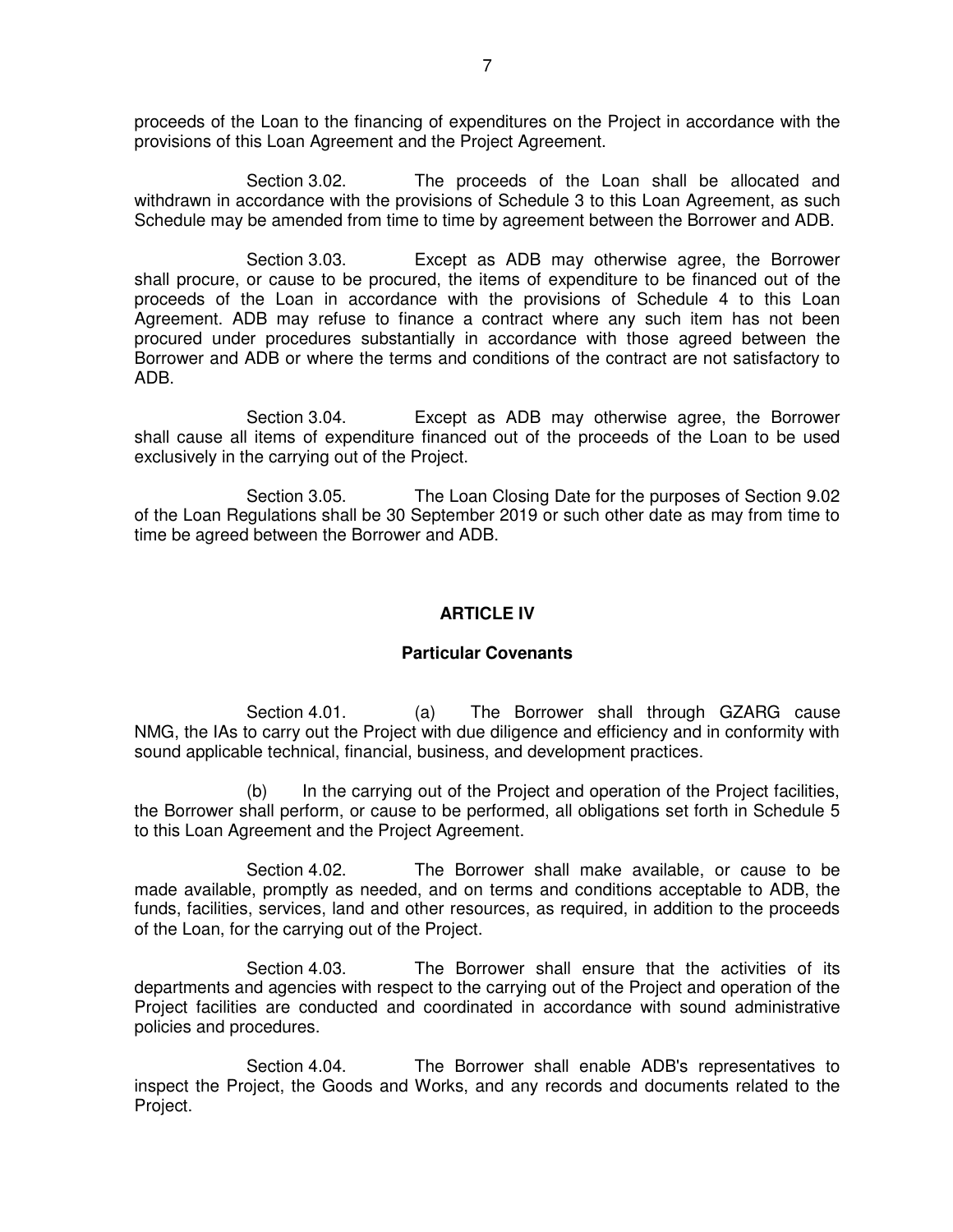Section 4.05. The Borrower shall take all actions which shall be necessary on its part to enable GZARG and NMG to perform their respective obligations under the Project Agreement, and shall not take or permit any action which would interfere with the performance of such obligations.

 Section 4.06. The Borrower shall through GZARG cause NMG to exercise its rights under the funding arrangements required to fulfill its obligations under Section 3.01 in such a manner as to protect the interests of the Borrower and ADB and to accomplish the purposes of the Loan.

#### **ARTICLE V**

#### **Effectiveness**

 Section 5.01. A date 90 days after the date of this Loan Agreement is specified for the effectiveness of this Loan Agreement for the purposes of Section 10.04 of the Loan Regulations.

### **ARTICLE VI**

#### **Miscellaneous**

 Section 6.01. The Minister of Finance of the Borrower is designated as representative of the Borrower for the purposes of Section 12.02 of the Loan Regulations.

 Section 6.02. The following addresses are specified for the purposes of Section 12.01 of the Loan Regulations:

#### For the Borrower

Ministry of Finance Sanlihe, Xicheng District Beijing 100820 People's Republic of China

Facsimile Number:

(8610) 6855-1125.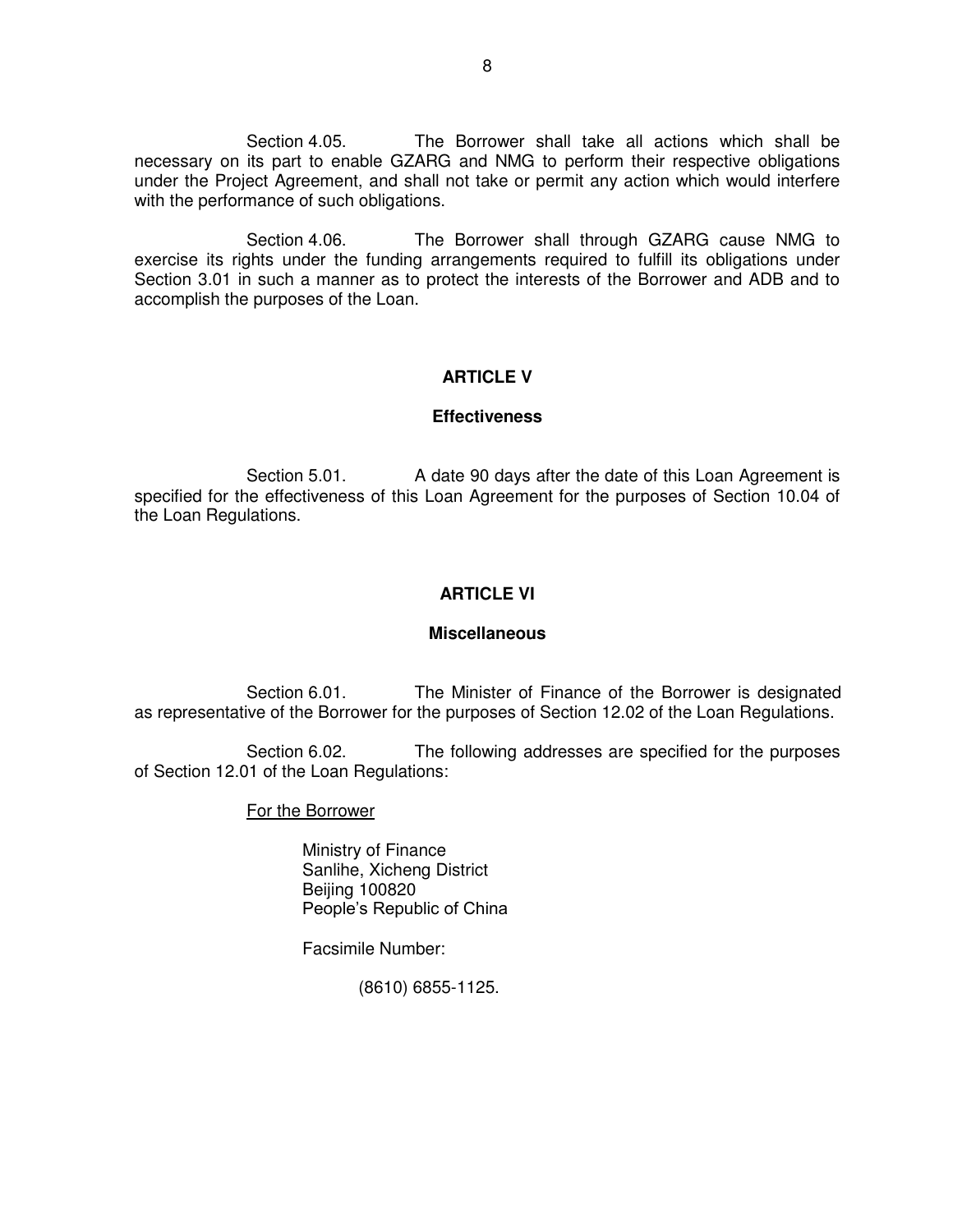# For ADB

Asian Development Bank 6 ADB Avenue Mandaluyong City 1550 Metro Manila Philippines

Facsimile Numbers:

 (632) 636-2444  $(632) 636-2407.$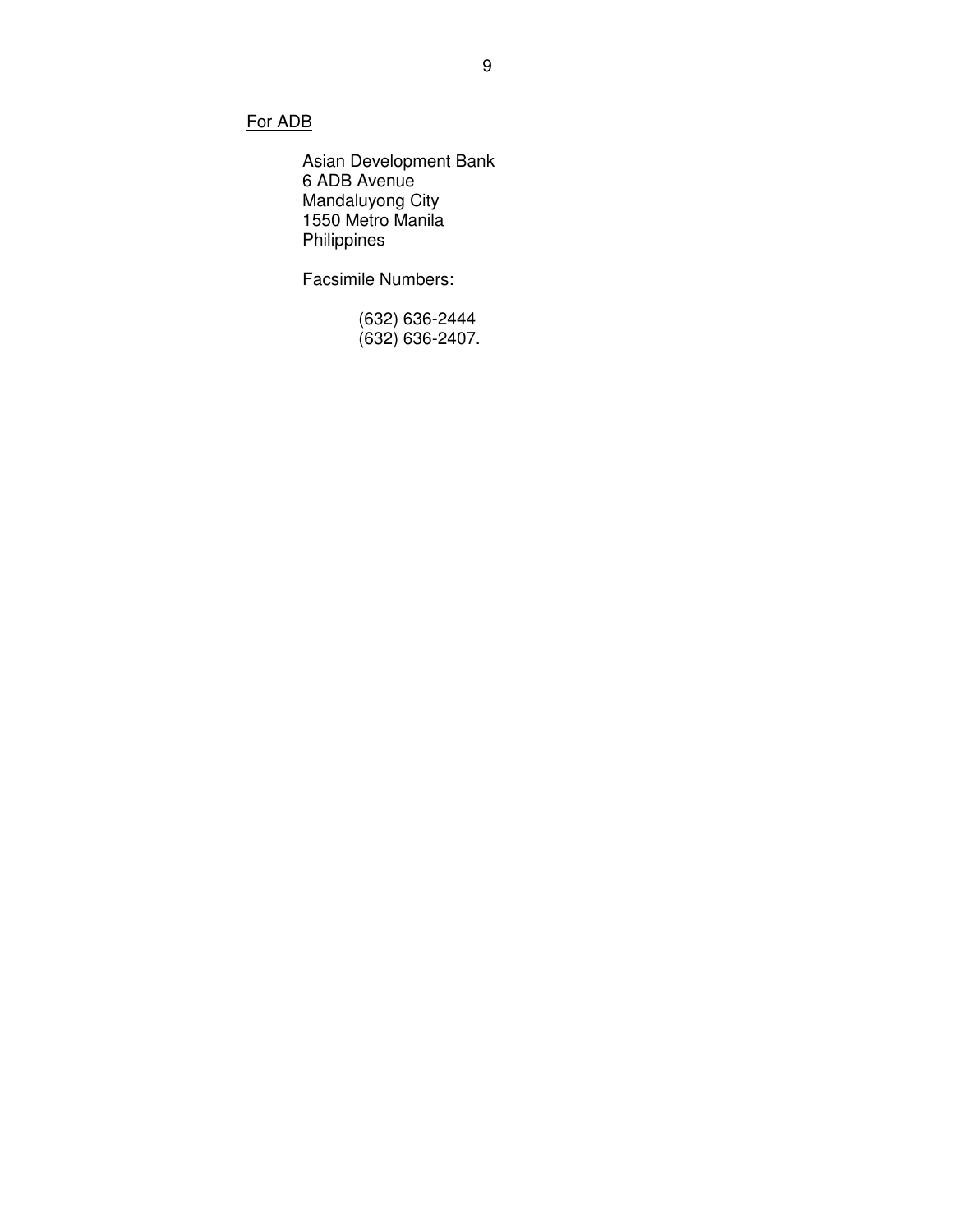IN WITNESS WHEREOF the parties hereto, acting through their representatives thereunto duly authorized, have caused this Loan Agreement to be signed in their respective names as of the day and year first above written and to be delivered at the principal office of ADB.

PEOPLE'S REPUBLIC OF CHINA By IAO <del>sik</del>nhua Authorized Representative

ASIAN DEVELOPMENT BANK

By **AYÚMI KONISEIR** Director General East Asia Department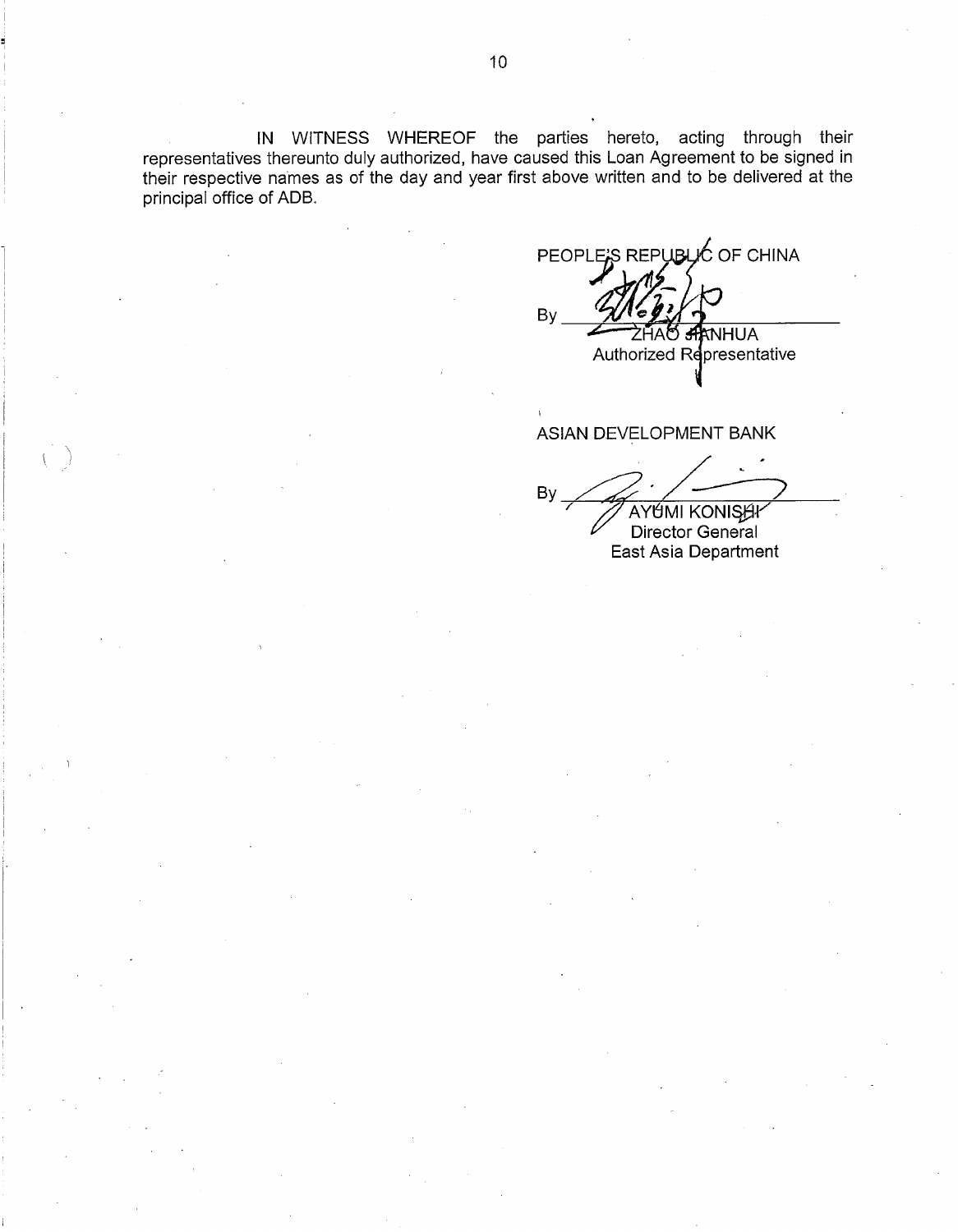### **Description of the Project**

1. The objective of the Project is increased TVET quality and training capacity in NVTS and NHS by 2020.

2. The Project shall comprise four Outputs:

 **Output 1: TVET Capacity Strengthened in Project Schools** – This Output includes (i) improving teacher training through creation of a core teacher training system and in-service training programs, (ii) conducting CBC development and creating learning and assessment materials and methods to support CBC, (iii) enhancing human resources management, (iv) establishing mechanisms to support industry partnerships, (v) establishing a sustainable mechanism for mentoring and exchange partnerships with national and international entities, (vi) developing an elderly care curriculum and bridging program for elderly care workers to the nursing major at NHS, and (vii) strengthening education leadership and management capacity.

 **Output 2: Pilot Programs Implemented in Project Schools** – This Output includes: (i) design and implementation of a kindergarten training base on the NVTS campus, which will provide onsite training for students to pilot new curriculum and teaching methods and conduct action research; and (ii) design and implementation of pilot rural training bases for NHS programs, to provide on-site rural health care system experience to students in rural doctor and nursing programs.

 **Output 3: Buildings, Campus Facilities, and Equipment Upgraded** – This Output includes (i) construction of new building and auxiliary facilities for the new NHS and NVTS, and (ii) acquisition and upgrading of teaching, learning, special purpose equipment, library furniture and equipment, physical education and laboratory equipment, and necessary vehicles to support student enrollment, teaching, and experimental activities.

 **Output 4: Project Management Support Implemented** – This Output involves building capacity of the PMO and IAs including (i) improving monitoring and evaluation to capture lessons from all project activities under Outputs 1, 2, and 3; (ii) support in dissemination of key project information and materials; and (iii) organizing training and capacity building events.

- 3. The Project will finance Consulting Services related to all Outputs.
- 4. The Project is expected to be completed by 31 March 2019.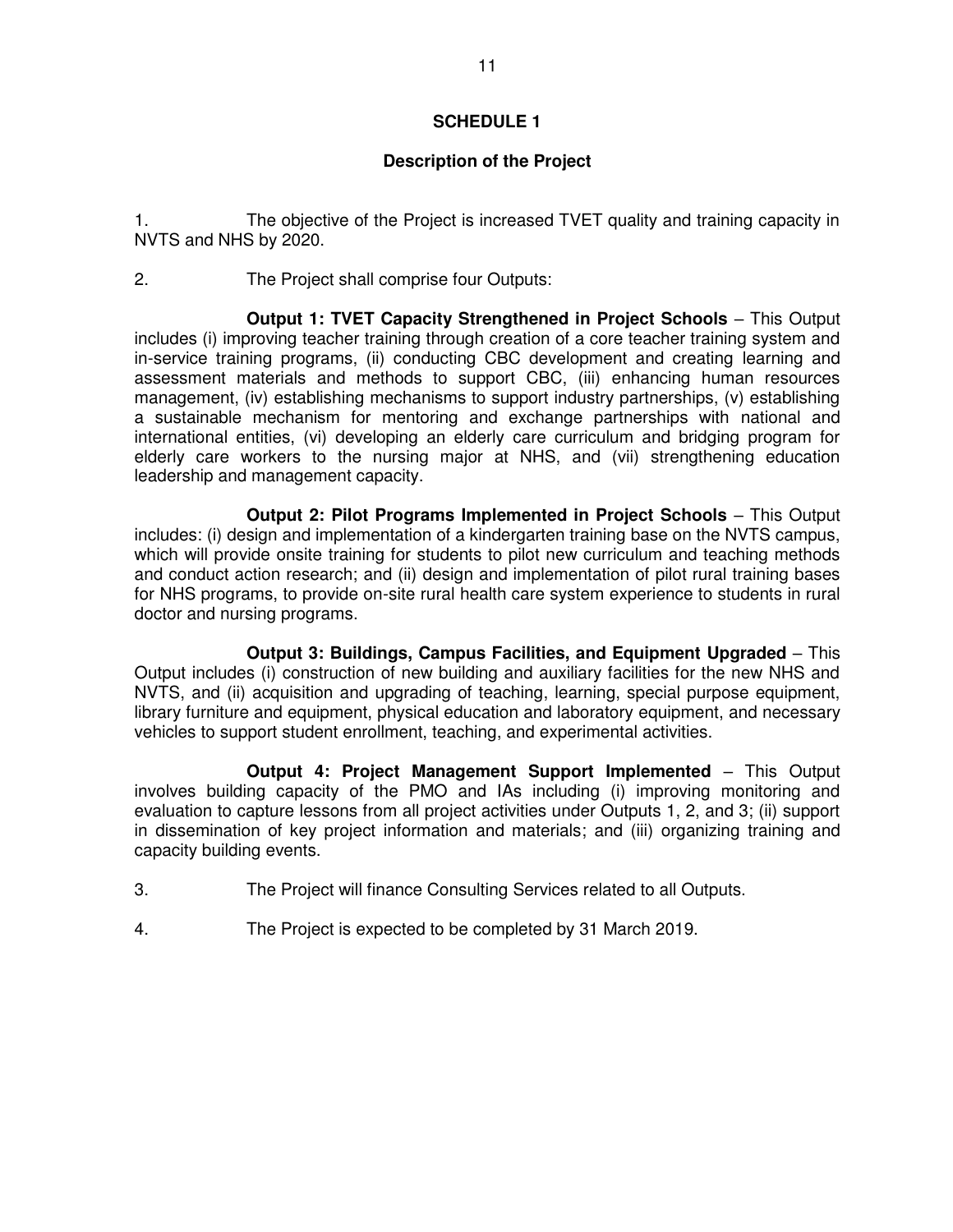#### **Amortization Schedule**

#### **(Guangxi Nanning Vocational Education Development Project)**

1. The following table sets forth the Principal Payment Dates of the Loan and the percentage of the total principal amount of the Loan payable on each Principal Payment Date (Installment Share). If the proceeds of the Loan shall have been fully withdrawn as of the first Principal Payment Date, the principal amount of the Loan repayable by the Borrower on each Principal Payment Date shall be determined by ADB by multiplying: (a) the total principal amount of the Loan withdrawn and outstanding as of the first Principal Payment Date; by (b) the Installment Share for each Principal Payment Date, such repayment amount to be adjusted, as necessary, to deduct any amounts referred to in paragraph 4 of this Schedule, to which a Currency Conversion applies.

| <b>Payment Due</b> | <b>Installment Share</b> |
|--------------------|--------------------------|
|                    | (Expressed as a %)       |
| 15 May 2019        | 2.500000                 |
| 15 November 2019   | 2.500000                 |
| 15 May 2020        | 2.500000                 |
| 15 November 2020   | 2.500000                 |
| 15 May 2021        | 2.500000                 |
| 15 November 2021   | 2.500000                 |
| 15 May 2022        | 2.500000                 |
| 15 November 2022   | 2.500000                 |
| 15 May 2023        | 2.500000                 |
| 15 November 2023   | 2.500000                 |
| 15 May 2024        | 2.500000                 |
| 15 November 2024   | 2.500000                 |
| 15 May 2025        | 2.500000                 |
| 15 November 2025   | 2.500000                 |
| 15 May 2026        | 2.500000                 |
| 15 November 2026   | 2.500000                 |
| 15 May 2027        | 2.500000                 |
| 15 November 2027   | 2.500000                 |
| 15 May 2028        | 2.500000                 |
| 15 November 2028   | 2.500000                 |
| 15 May 2029        | 2.500000                 |
| 15 November 2029   | 2.500000                 |
| 15 May 2030        | 2.500000                 |
| 15 November 2030   | 2.500000                 |
| 15 May 2031        | 2.500000                 |
| 15 November 2031   | 2.500000                 |
| 15 May 2032        | 2.500000                 |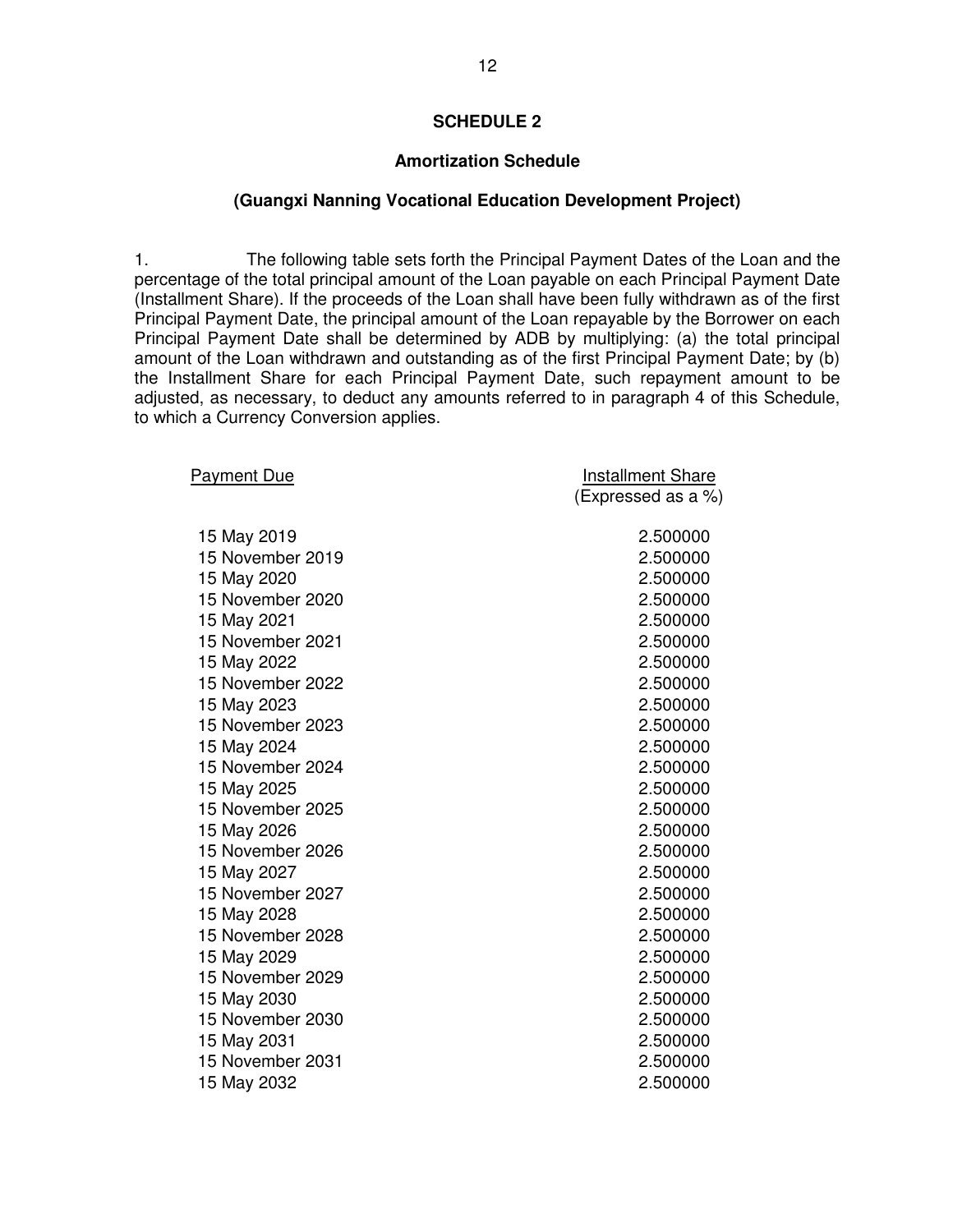| <b>Payment Due</b> | <b>Installment Share</b><br>(Expressed as a %) |
|--------------------|------------------------------------------------|
| 15 November 2032   | 2.500000                                       |
| 15 May 2033        | 2.500000                                       |
| 15 November 2033   | 2.500000                                       |
| 15 May 2034        | 2.500000                                       |
| 15 November 2034   | 2.500000                                       |
| 15 May 2035        | 2.500000                                       |
| 15 November 2035   | 2.500000                                       |
| 15 May 2036        | 2.500000                                       |
| 15 November 2036   | 2.500000                                       |
| 15 May 2037        | 2.500000                                       |
| 15 November 2037   | 2.500000                                       |
| 15 May 2038        | 2.500000                                       |
| 15 November 2038   | 2.500000                                       |
| Total              | 100.000000                                     |

2. If the proceeds of the Loan shall not have been fully withdrawn as of the first Principal Payment Date, the principal amount of the Loan repayable by the Borrower on each Principal Payment Date shall be determined as follows:

(a) To the extent that any proceeds of the Loan shall have been withdrawn as of the first Principal Payment Date, the Borrower shall repay the amount withdrawn and outstanding as of such date in accordance with paragraph 1 of this Schedule.

(b) Any withdrawal made after the first Principal Payment Date shall be repaid on each Principal Payment Date falling after the date of such withdrawal in amounts determined by ADB by multiplying the amount of each such withdrawal by a fraction, the numerator of which shall be the original Installment Share specified in the table in paragraph 1 of this Schedule for said Principal Payment Date (the Original Installment Share) and the denominator of which shall be the sum of all remaining Original Installment Shares for Principal Payment Dates falling on or after such date, such repayment amounts to be adjusted, as necessary, to deduct any amounts referred to in paragraph 4 of this Schedule, to which a Currency Conversion applies.

3. Withdrawals made within two calendar months prior to any Principal Payment Date shall, for the purposes solely of calculating the principal amounts payable on any Principal Payment Date, be treated as withdrawn and outstanding on the second Principal Payment Date following the date of withdrawal and shall be repayable on each Principal Payment Date commencing with the second Principal Payment Date following the date of withdrawal.

4. Notwithstanding the provisions of paragraphs 1 and 2 of this Schedule, upon a Currency Conversion of all or any portion of the withdrawn principal amount of the Loan to an Approved Currency, the amount so converted in said Approved Currency that shall be repayable on any Principal Payment Date occurring during the Conversion Period, shall be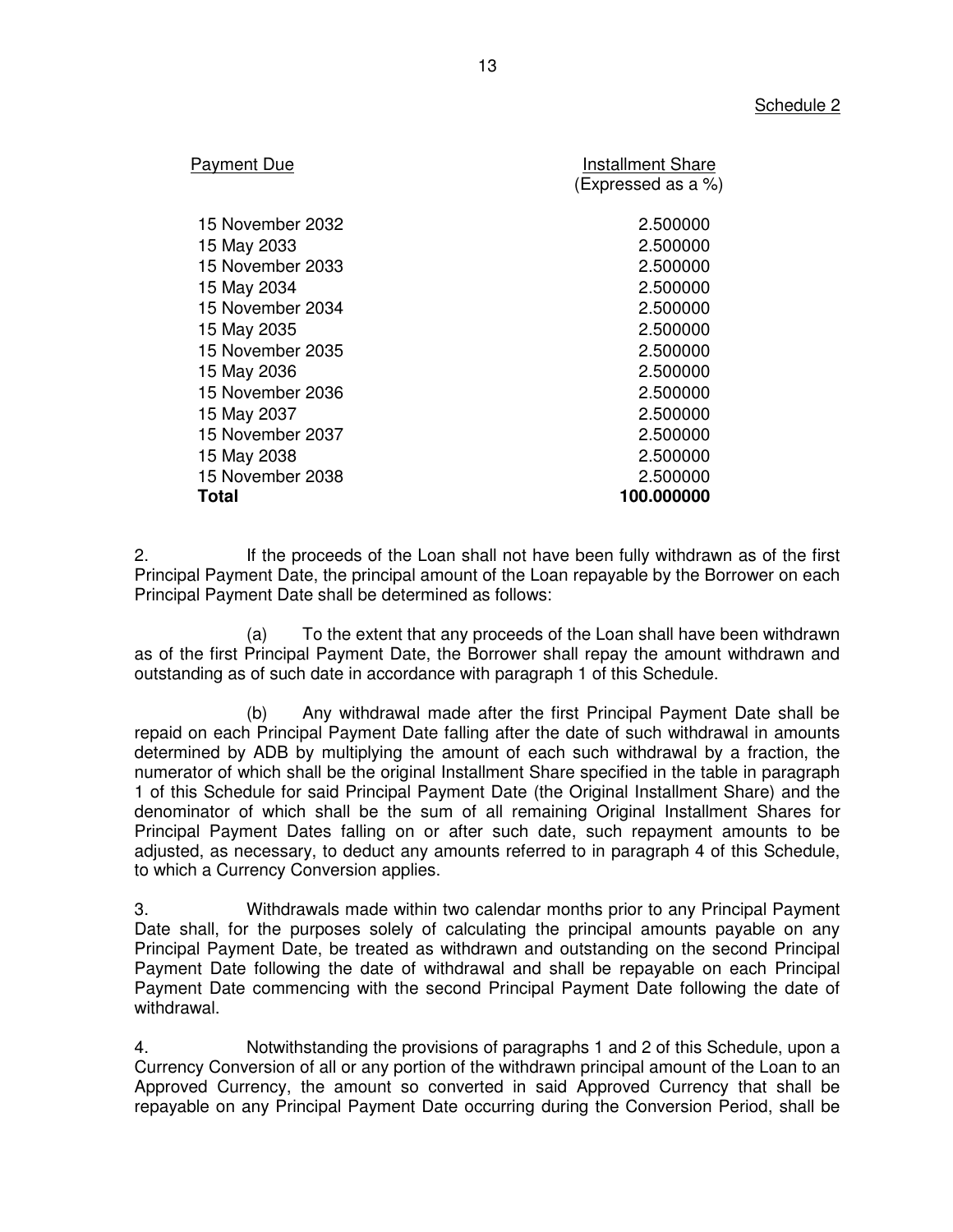determined by ADB by multiplying such amount in its currency of denomination immediately prior to said Conversion by either: (i) the exchange rate that reflects the amounts of principal in said Approved Currency payable by ADB under the Currency Hedge Transaction relating to said Conversion; or (ii) if ADB so determines in accordance with the Conversion Guidelines, the exchange rate component of the Screen Rate.

5. If the principal amount of the Loan withdrawn and outstanding from time to time shall be denominated in more than one Loan Currency, the provisions of this Schedule shall apply separately to the amount denominated in each Loan Currency, so as to produce a separate amortization schedule for each such amount.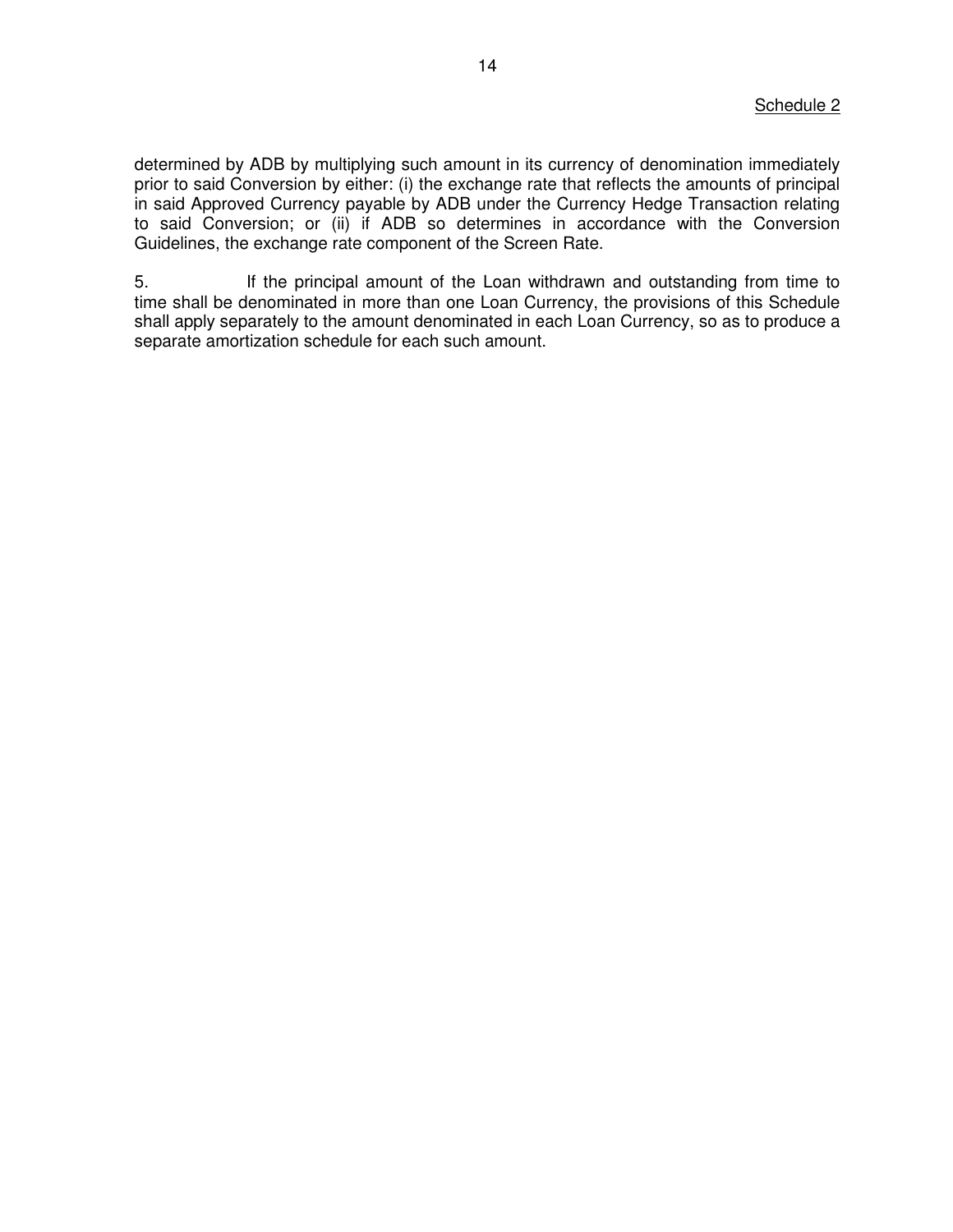### **Allocation and Withdrawal of Loan Proceeds**

### General

1. The table attached to this Schedule sets forth the Categories of items of expenditure to be financed out of the proceeds of the Loan and the allocation of the Loan proceeds to each such Category ("Table"). (Reference to "Category" in this Schedule is to a Category or Subcategory of the Table).

### Basis for Withdrawal from the Loan Account

2. Except as ADB may otherwise agree, the proceeds of the Loan shall be disbursed on the basis of the withdrawal percentage for each item of expenditure set forth in the Table.

### **Reallocation**

3. Notwithstanding the allocation of Loan proceeds and the withdrawal percentages set forth in the Table,

 (a) if the amount of the Loan allocated to any Category appears to be insufficient to finance all agreed expenditures in that Category, ADB may, by notice to the Borrower, (i) reallocate to such Category, to the extent required to meet the estimated shortfall, amounts of the Loan which have been allocated to another Category but, in the opinion of ADB, are not needed to meet other expenditures, and (ii) if such reallocation cannot fully meet the estimated shortfall, reduce the withdrawal percentage applicable to such expenditures in order that further withdrawals under such Category may continue until all expenditures thereunder shall have been made; and

 (b) if the amount of the Loan allocated to any Category appears to exceed all agreed expenditures in that Category, ADB may, by notice to the Borrower, reallocate such excess amount to any other Category.

### Disbursement Procedures

4. Except as ADB may otherwise agree, the Loan proceeds shall be disbursed in accordance with the Loan Disbursement Handbook.

### Imprest Account; Statement of Expenditures

5. (a) Except as ADB may otherwise agree, the Borrower shall cause GZARG acting through GFD to establish immediately after the Effective Date an imprest account at a commercial bank acceptable to ADB. The imprest account shall be established, managed, replenished and liquidated by GZARG acting through GFD in accordance with the Loan Disbursement Handbook, and detailed arrangements agreed upon between the Borrower and ADB. The imprest account shall only be used for purposes of the Project. The currency of the imprest account shall be the Dollar. The maximum ceiling for the imprest account shall not exceed the equivalent of 10% of the Loan amount.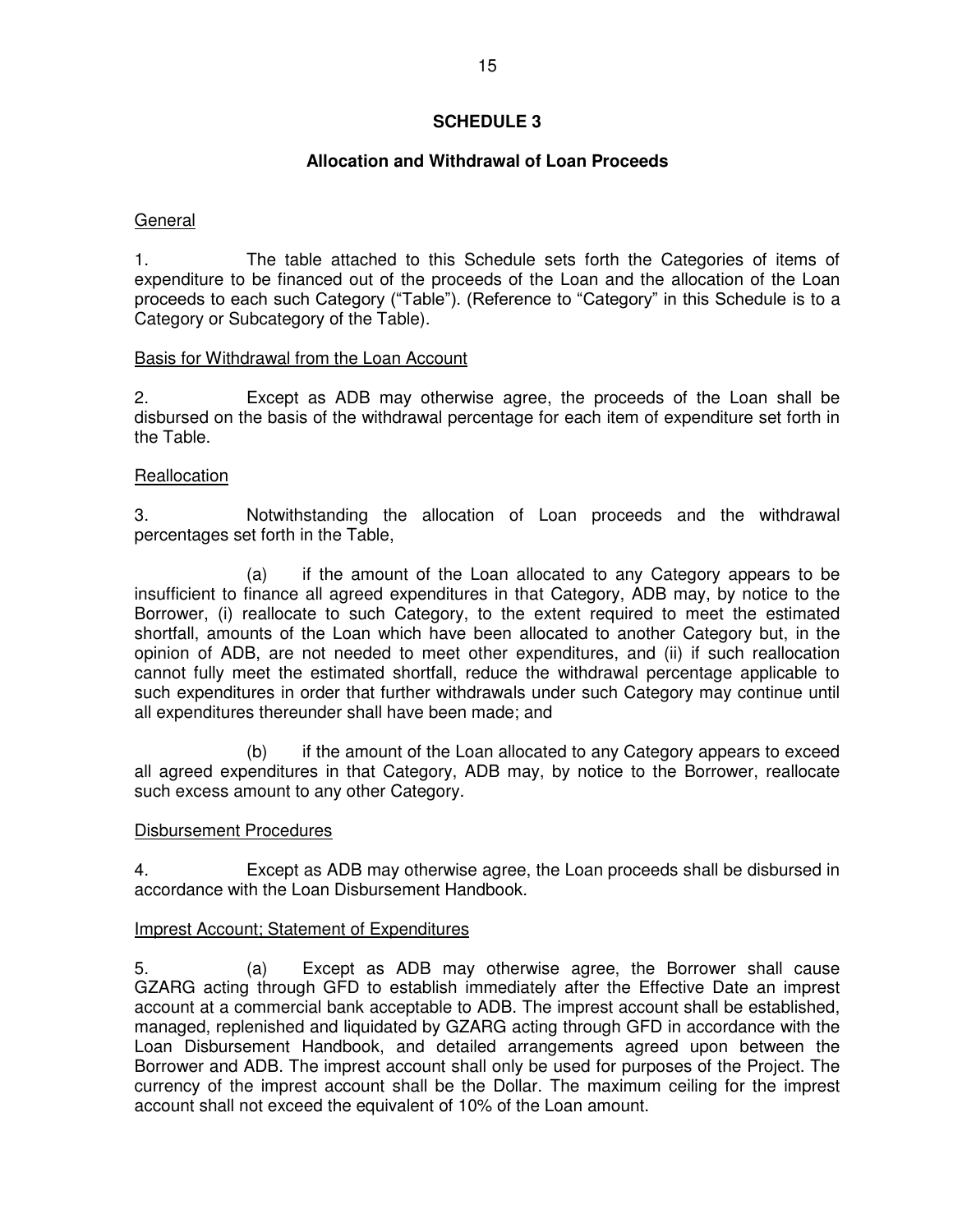(b) The statement of expenditures (SOE) procedure may be used for liquidation and replenishment of the imprest account and reimbursement of eligible expenditures not exceeding \$100,000 equivalent per individual payment, in accordance with the Loan Disbursement Handbook and detailed arrangements agreed upon between the Borrower and ADB.

#### Retroactive Financing

6. Withdrawals from the Loan Account may be made for reimbursement of eligible expenditures incurred under the Project before the Effective Date, but not earlier than 12 months before the date of this Loan Agreement in connection with items to be retroactively financed, subject to a maximum amount equivalent to 20% of the Loan amount.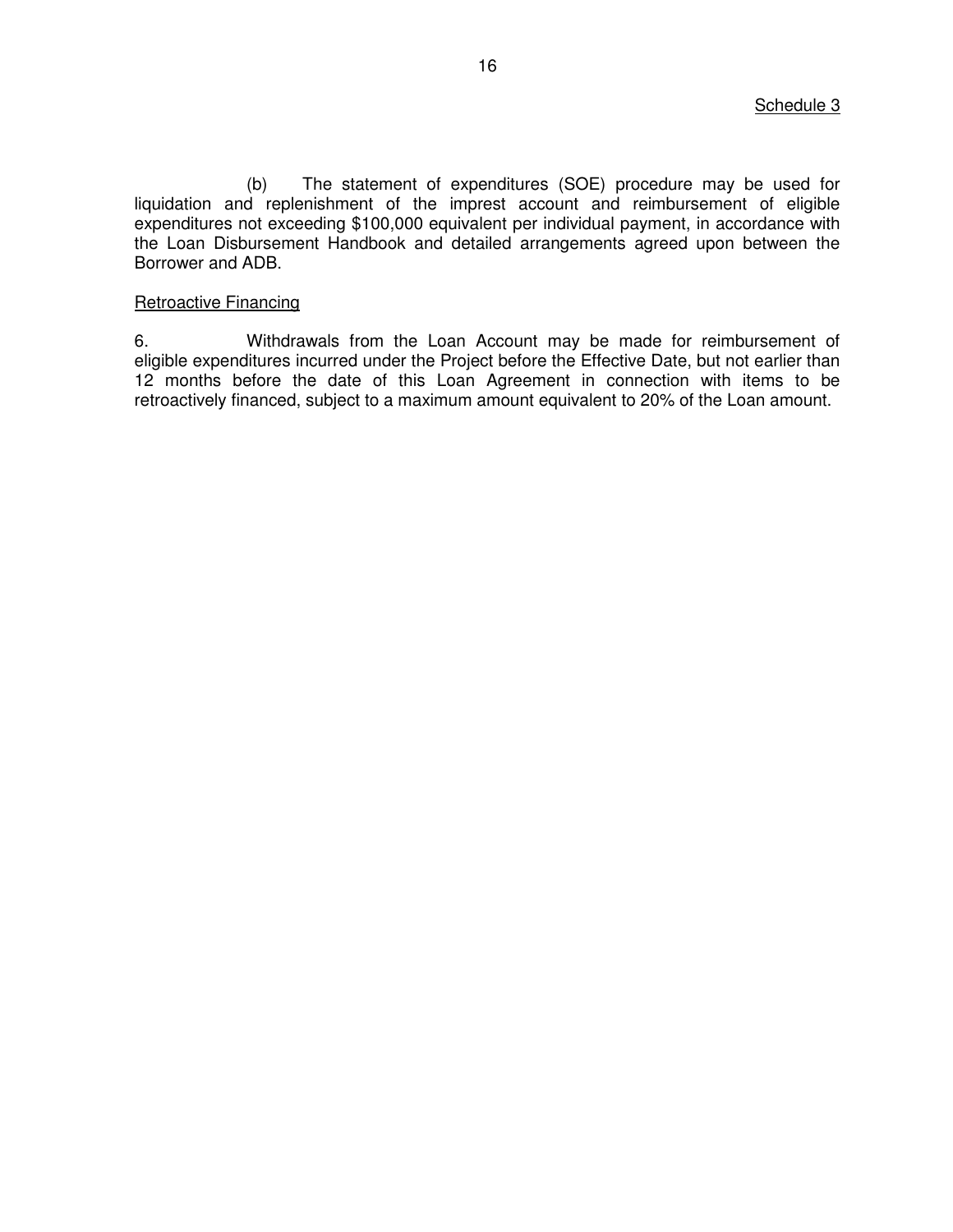# **TABLE**

| ALLOCATION AND WITHDRAWAL OF LOAN PROCEEDS<br>(Guangxi Nanning Vocational Education Development Project) |                                       |                                                                        |                                                       |  |
|----------------------------------------------------------------------------------------------------------|---------------------------------------|------------------------------------------------------------------------|-------------------------------------------------------|--|
| <b>Number</b>                                                                                            | <b>Item</b>                           | <b>Total Amount Allocated</b><br>for ADB Financing<br>(\$)<br>Category | <b>Basis for Withdrawal from</b><br>the Loan Account* |  |
|                                                                                                          | Works                                 | 41,740,051                                                             | 56.7% of total expenditure<br>claimed                 |  |
| $\overline{2}$                                                                                           | Equipment & Materials**               | 4,870,113                                                              | 100% of total expenditure<br>claimed                  |  |
| 3                                                                                                        | <b>Training Bases</b>                 | 429,836                                                                | 100% of total expenditure<br>claimed                  |  |
| 4                                                                                                        | <b>TVET Capacity</b><br>Strengthening | 1,453,900                                                              | 100% of total expenditure<br>claimed                  |  |
| 5                                                                                                        | <b>Consulting Services</b>            | 1,506,100                                                              | 100% of total expenditure<br>claimed                  |  |
|                                                                                                          | <b>Total</b>                          | 50,000,000                                                             |                                                       |  |

\*Including taxes and duties

\*\* Including insurance and transportation costs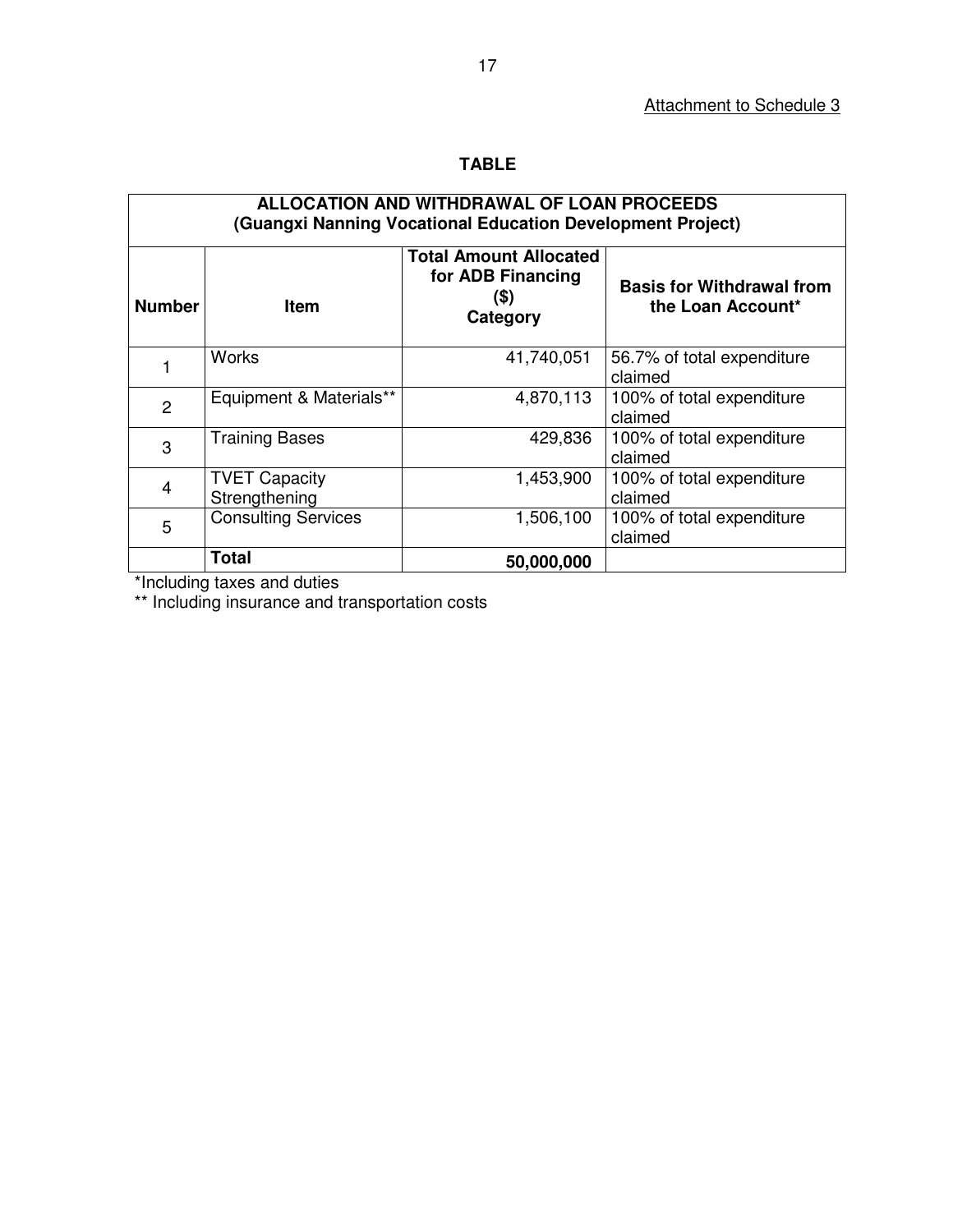## **Procurement of Goods, Works and Consulting Services**

## General

1. The procurement of Goods, Works and Consulting Services shall be subject to and governed by the Procurement Guidelines, and the Consulting Guidelines, respectively.

2. All terms used in this Schedule and not otherwise defined in this Loan Agreement have the meanings provided in the Procurement Guidelines and/or the Consulting Guidelines, as applicable.

### Goods and Works

3. Except as ADB may otherwise agree, Goods and Works shall only be procured on the basis of the methods of procurement set forth below:

- (a) International Competitive Bidding;
- (b) National Competitive Bidding; and
- (c) Shopping.

4. The methods of procurement are subject to, among other things, the detailed arrangements and threshold values set forth in the Procurement Plan. The Borrower may only modify the methods of procurement or threshold values with the prior agreement of ADB, and modifications must be set out in updates to the Procurement Plan.

### Domestic Preference

5. The Borrower may grant a margin of preference in the evaluation of bids under international competitive bidding in accordance with paragraphs 2.55(a) and 2.56 of the Procurement Guidelines for domestically manufactured Goods.

### National Competitive Bidding

6. The Borrower and ADB shall ensure that, prior to the commencement of any procurement activity under national competitive bidding, the Borrower's national competitive bidding procedures are consistent with the Procurement Guidelines. Any modifications or clarifications to such procedures agreed between the Borrower and ADB shall be set out in the Procurement Plan. Any subsequent change to the agreed modifications and clarifications shall become effective only after approval of such change by the Borrower and ADB.

### Conditions for Award of Contract

7. The Borrower through GZARG shall not and shall not permit NMG or the IAs to award any Works contract which involves environmental impacts until:

 (a) Nanning Municipal Environmental Protection Bureau has granted the final approval of the IEE; and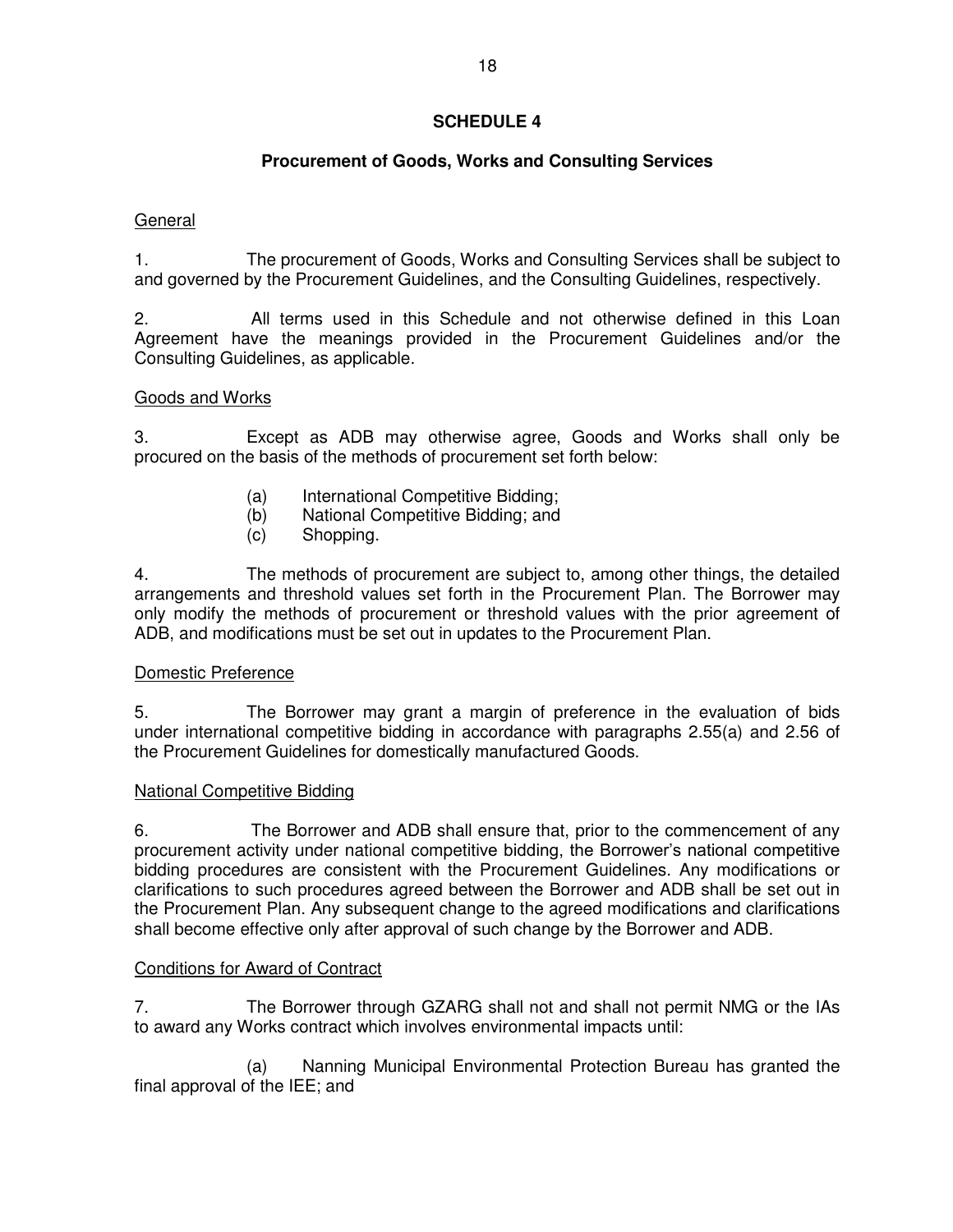(b) The Borrower through NMG has incorporated the relevant provisions from the EMP into the Works contract.

8. The Borrower through GZARG shall not and shall not permit NMG to award any Goods and Works contracts financed under the Loan relating to the Outputs undertaken by XIDC until the Borrower shall inform ADB that the Project Implementation Agreement as provided for in Schedule 5 to the Loan Agreement and the Schedule to the Project Agreement shall have been executed by and have become legally binding upon XIDC to carry out the concerned Output.

### Consulting Services

9. Except as ADB may otherwise agree, the Borrower shall through GZARG cause NMG and the IAs to apply quality- and cost-based selection for selecting and engaging Consulting Services.

10. The Borrower shall through GZARG cause NMG and the IAs to recruit the start-up project implementation consultants on an individual consultant selection basis in accordance with procedures acceptable to ADB for recruiting individual consultants.

### Industrial or Intellectual Property Rights

11. (a) The Borrower shall ensure that all Goods and Works procured (including without limitation all computer hardware, software and systems, whether separately procured or incorporated within other goods and services procured) do not violate or infringe any industrial property or intellectual property right or claim of any third party.

 (b) The Borrower shall ensure that all contracts for the procurement of Goods and Works contain appropriate representations, warranties and, if appropriate, indemnities from the contractor or supplier with respect to the matters referred to in subparagraph (a) of this paragraph.

12. The Borrower shall ensure that all ADB-financed contracts with consultants contain appropriate representations, warranties and, if appropriate, indemnities from the consultants to ensure that the Consulting Services provided do not violate or infringe any industrial property or intellectual property right or claim of any third party.

### ADB's Review of Procurement Decisions

13. Contracts procured under international competitive bidding procedures, national competitive bidding procedures, and contracts for Consulting Services shall be subject to prior review by ADB, unless otherwise agreed between the Borrower and ADB and set forth in the Procurement Plan.